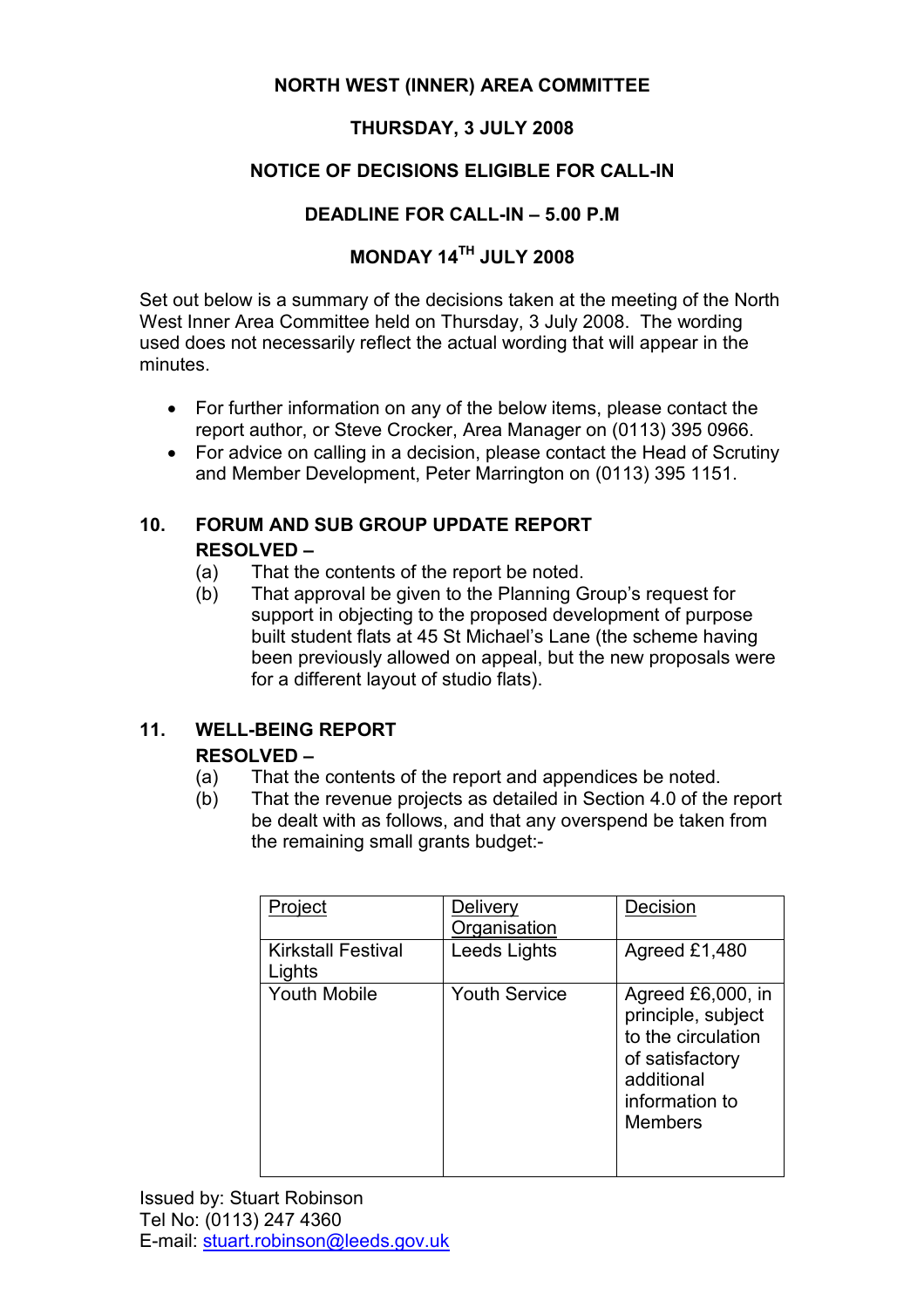| Feasibility   | Gilbert and | Agreed £2,500 |
|---------------|-------------|---------------|
| Consultation  | Sandfords   |               |
| Sandford Road | Residents   |               |
| Play Area     | Association |               |

- (c) That in relation to the forthcoming Shakespeare Festival, this Committee supports the principle of providing financial support, subject to the availability of Well-being funds and all other sources of funding being secured by the festival organisers.
- (d) That the small grants approved since the February Area Committee as detailed in Section 6.2 of the report be noted.

#### 12. HYDE PARK AND WOODHOUSE DESIGNATED PUBLIC PLACES ORDER UPDATE RESOLVED –

- (a) That the contents of the progress report, together with the revised report on the updated position statement be noted.
- (b) That based on the options referred to in Section 4 of the revised report, approval be given to the following recommendations, subject to both issues being dealt with as quickly as legally possible:-

i) Defer the current applications as per Legal advice to allow the Executive Board and Licensing Panel time to consider the contents of the Deputation to full Council and provide the Area Committee with any relevant advice on the matter; and

 ii) Duly consider any advice from Executive Board and Licensing Panel on the matter and agree that a deferred application proceeds for the two DPPO's (excluding Woodhouse Moor) on the condition that if any evidence of displacement onto Woodhouse Moor of streetdrinkers was found, area management would immediately start discussions for a DPPO to cover the Moor.

## 13. AREA MANAGER'S REPORT

## RESOLVED –

- (a) That the contents of the report be noted.
- (b) That in relation to the proposed community planning brief for the Leeds Girls High School site, this Committee endorses the document.

# 15. AREA MANAGEMENT INCOME FROM ADVERTISING ON LAMP POSTS

## RESOLVED –

- (a) That the content of the report and appendices be noted.
- (b) That the Director of City Development be requested to prepare a further report with a view to identifying appropriate sites (excluding residential areas) for advertising on street lighting

Issued by: Stuart Robinson Tel No: (0113) 247 4360 E-mail: stuart.robinson@leeds.gov.uk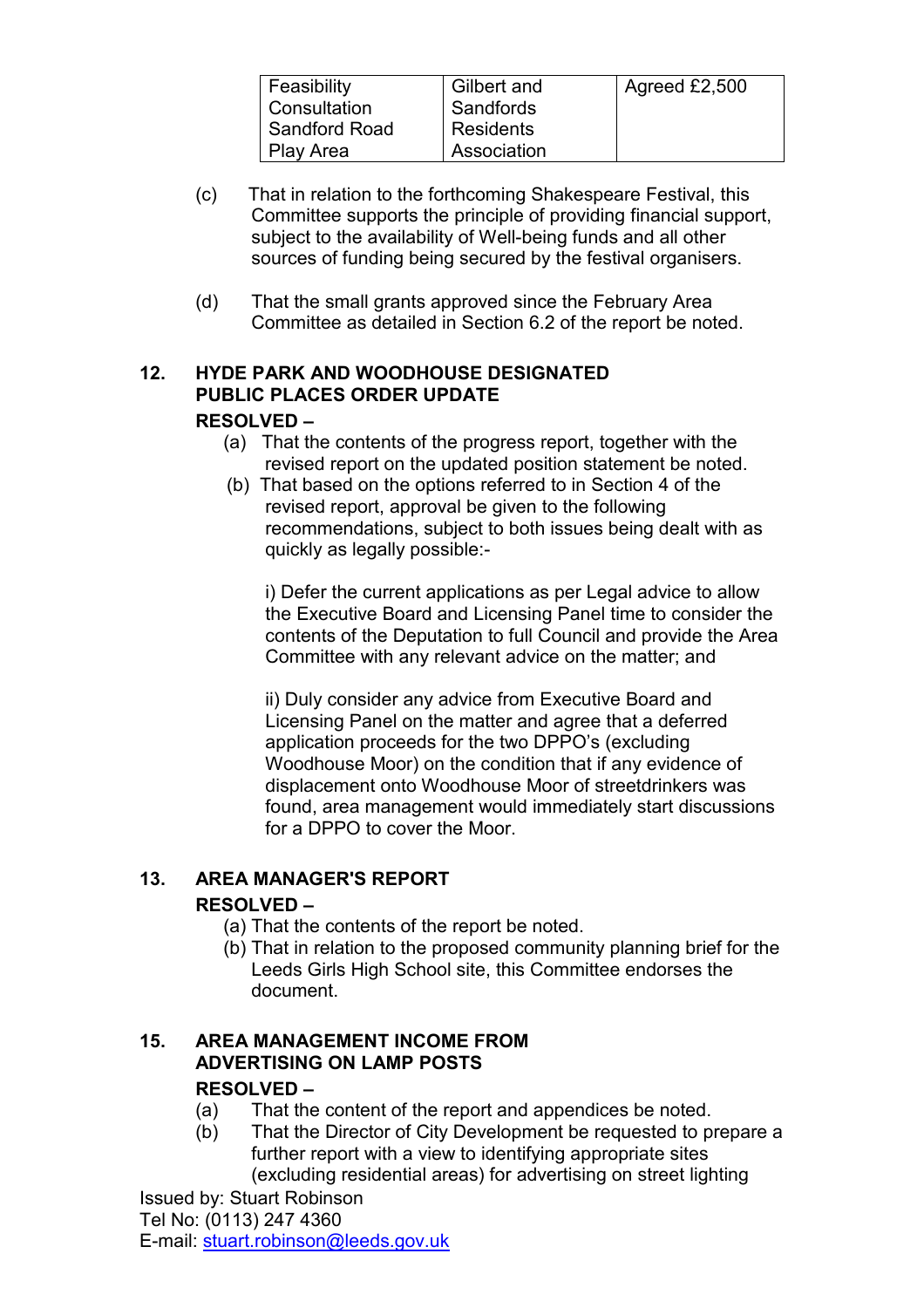columns within the Inner North West wards for consideration at a future meeting of the Area Committee.